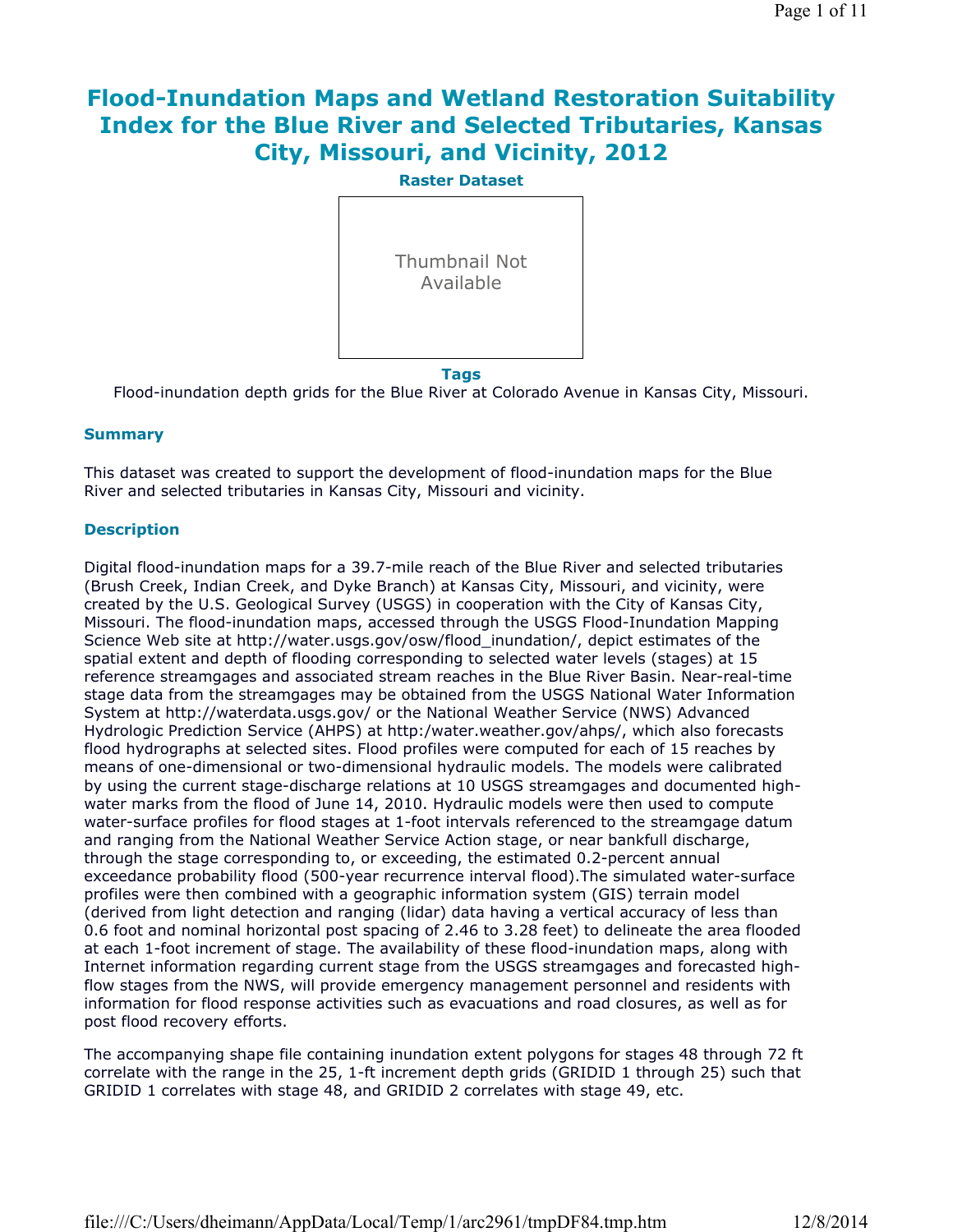#### **Credits**

There are no credits for this item.

#### **Use limitations**

None. This dataset is provided by USGS as a public service. Users of this geospatial database and geologic information derived there from should acknowledge the U.S. Geological Survey as the source of the data.

#### **Extent**

**West** -94.530379 **East** -94.518054 **North** 39.038083 **South** 39.024615

#### **Scale Range**

**Maximum (zoomed in)** 1:5,000 **Minimum (zoomed out)** 1:150,000,000

# **ArcGIS Metadata ►**

# **Topics and Keywords ►**

|                       | * CONTENT TYPE  Downloadable Data                                                 |
|-----------------------|-----------------------------------------------------------------------------------|
| <b>PLACE KEYWORDS</b> | Missouri, Jackson County, Blue River Basin, Indian Creek, Kansas City             |
|                       | THEME KEYWORDS Flooding, Flood-inundation mapping, Blue River Basin, Indian Creek |
|                       | THEME KEYWORDS Flood, Flood-inundation mapping, Blue River                        |
|                       |                                                                                   |

*Hide Topics and Keywords ▲*

# **Citation ►**

TITLE Flood-Inundation Maps and Wetland Restoration Suitability Index for the Blue River and Selected Tributaries, Kansas City, Missouri, and Vicinity, 2012 PUBLICATION DATE 2014-11-26 00:12:00

PRESENTATION FORMATS digital map

*Hide Citation ▲*

# **Citation Contacts ►**

RESPONSIBLE PARTY ORGANIZATION'S NAME David Heimann, U.S. Geological Survey, Hydrologist CONTACT'S ROLE originator

*Hide Citation Contacts ▲*

# **Resource Details ►**

DATASET LANGUAGES English (UNITED STATES) DATASET CHARACTER SET utf8 - 8 bit UCS Transfer Format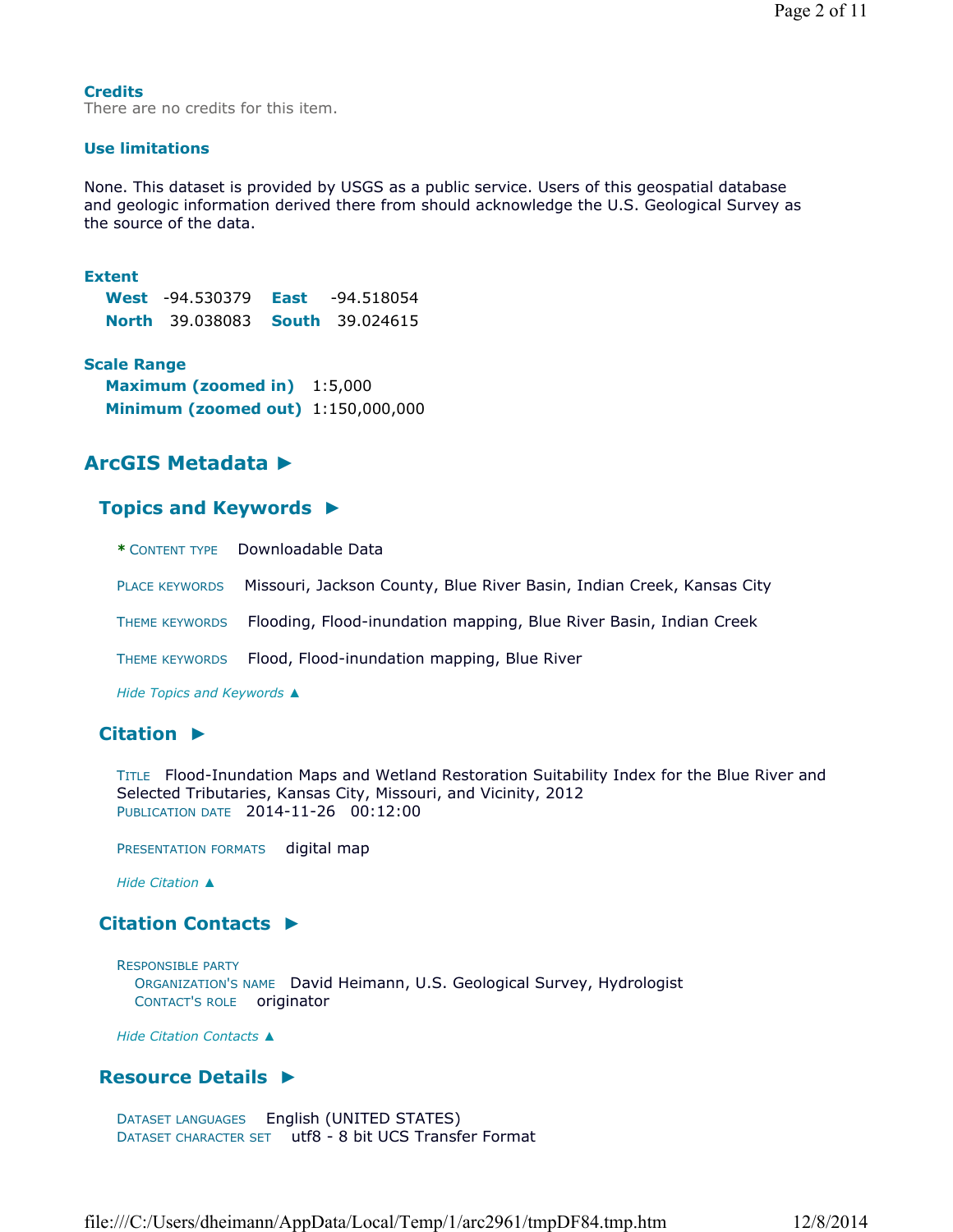STATUS completed SPATIAL REPRESENTATION TYPE **\*** grid

**\*** PROCESSING ENVIRONMENT Microsoft Windows 7 Version 6.1 (Build 7601) Service Pack 1; Esri ArcGIS 10.2.1.3497

ARCGIS ITEM PROPERTIES

**\*** NAME 25.flt

**\*** LOCATION file://H:\Submitted\_FIM\_libraries\Colorado\Colorado\CO\finalfiles\25.flt **\*** ACCESS PROTOCOL Local Area Network

*Hide Resource Details ▲*

# **Extents ►**

#### EXTENT

**DESCRIPTION** 

Flood-inundation project began in October 2012 and completed in November 2014

TEMPORAL EXTENT

BEGINNING DATE 2012-10-01 00:12:00 ENDING DATE 2014-11-26 00:12:00

#### **EXTENT**

GEOGRAPHIC EXTENT BOUNDING RECTANGLE WEST LONGITUDE -94.503927 EAST LONGITUDE -94.45471 SOUTH LATITUDE 39.09201 NORTH LATITUDE 39.125997

#### EXTENT

GEOGRAPHIC EXTENT

BOUNDING RECTANGLE

EXTENT TYPE Extent used for searching

**\*** WEST LONGITUDE -94.530379

- **\*** EAST LONGITUDE -94.518054
- **\*** NORTH LATITUDE 39.038083
- **\*** SOUTH LATITUDE 39.024615
- **\*** EXTENT CONTAINS THE RESOURCE Yes

EXTENT IN THE ITEM'S COORDINATE SYSTEM

- **\*** WEST LONGITUDE 1205867.981647
- **\*** EAST LONGITUDE 1209287.981647
- **\*** SOUTH LATITUDE 14175240.256153
- **\*** NORTH LATITUDE 14180088.256153
- **\*** EXTENT CONTAINS THE RESOURCE Yes

*Hide Extents ▲*

# **Resource Points of Contact ►**

POINT OF CONTACT INDIVIDUAL'S NAME David Heimann ORGANIZATION'S NAME U.S. Geological Survey CONTACT'S POSITION Hydrologist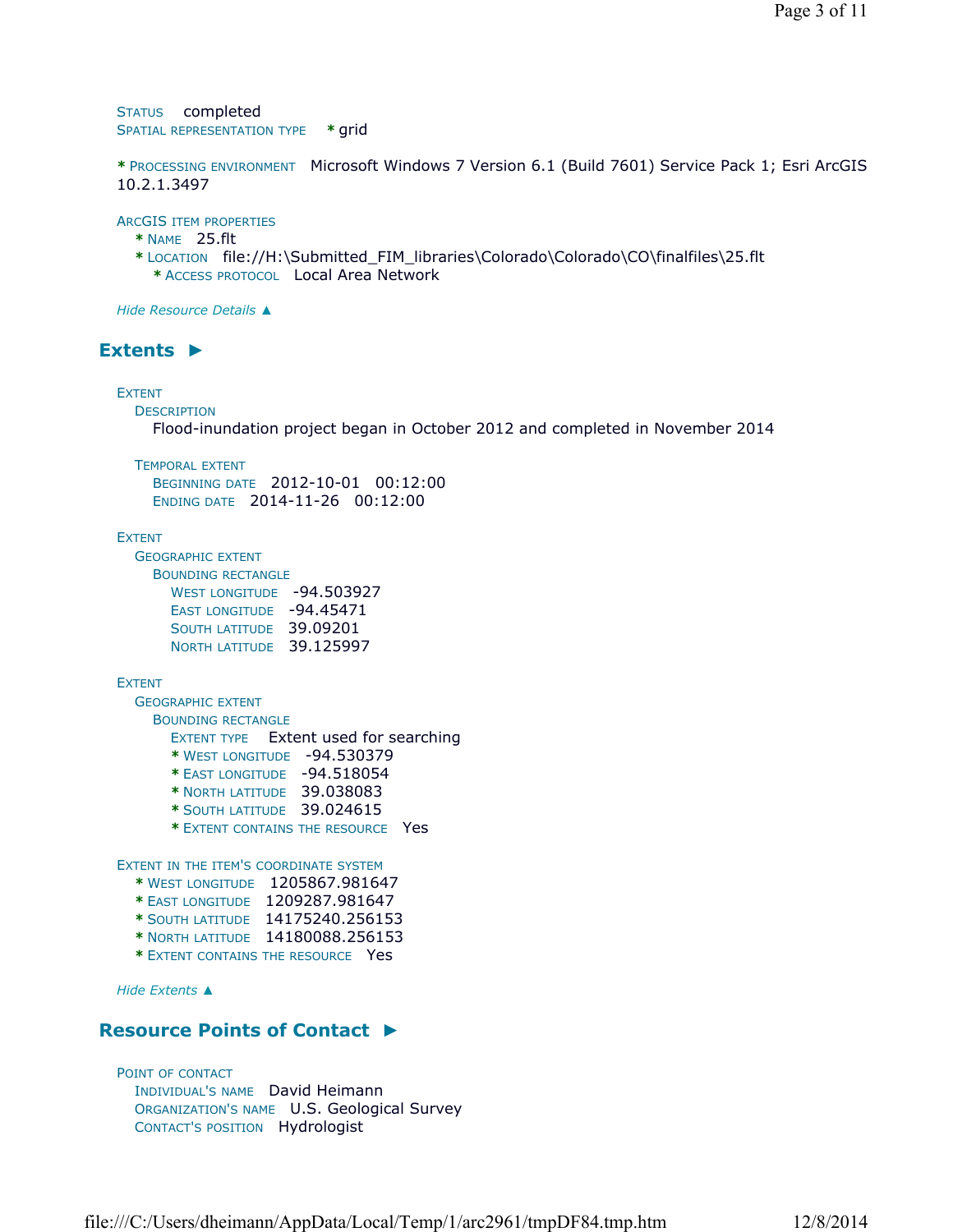CONTACT'S ROLE point of contact

CONTACT INFORMATION ► PHONE VOICE 816-554-3489 x 206 **ADDRESS** TYPE postal DELIVERY POINT 401 NW Capital Drive CITY Lee's Summit ADMINISTRATIVE AREA Missouri POSTAL CODE 64029 E-MAIL ADDRESS dheimann@usgs.gov

*Hide Contact information ▲*

*Hide Resource Points of Contact ▲*

# **Resource Maintenance ►**

RESOURCE MAINTENANCE UPDATE FREQUENCY not planned

*Hide Resource Maintenance ▲*

# **Resource Constraints ►**

#### LEGAL CONSTRAINTS

#### LIMITATIONS OF USE

None. This dataset is provided by USGS as a public service. Users of this geospatial database and geologic information derived there from should acknowledge the U.S. Geological Survey as the source of the data.

#### OTHER CONSTRAINTS

Disclaimer for Flood-Inundation Maps; Inundated areas shown should not be used for navigation, regulatory, permitting, or other legal purposes. The USGS provides these maps as-is for a quick reference, emergency planning tool but assumes no legal liability or responsibility resulting from the use of this information. Uncertainties and Limitations Regarding Use of Flood-Inundation Maps; Although the flood-inundation maps represent the boundaries of inundated areas with a distinct line, some uncertainty is associated with these maps. The flood boundaries shown were estimated based on water stages (watersurface elevations) and streamflows at USGS reference streamgages. Water-surface elevations along the stream reaches were estimated by steady-state hydraulic modeling, assuming unobstructed flow, and using discharges and hydrologic conditions anticipated at the USGS streamgage. The hydraulic model reflects the land-cover characteristics and any bridge, dam, levee, or other hydraulic structures existing as of June 2010. Unique meteorological factors (timing and distribution of precipitation) may cause actual discharges along the modeled reach to vary from those assumed during a flood and lead to deviations in the water-surface elevations and inundation boundaries shown. Additional areas may be flooded due to unanticipated conditions such as changes in the streambed elevation or roughness, backwater into tributaries along a main-stem river, or backwater from localized debris or ice jams. The accuracy of the floodwater extent portrayed on these maps will vary with the accuracy of the topographic data used to simulate the land surface. Additional uncertainties and limitations pertinent to this study are described elsewhere in USGS report SIR 2014-5180. If this series of flood-inundation maps will be used in conjunction with NWS river forecasts, the user should be aware of additional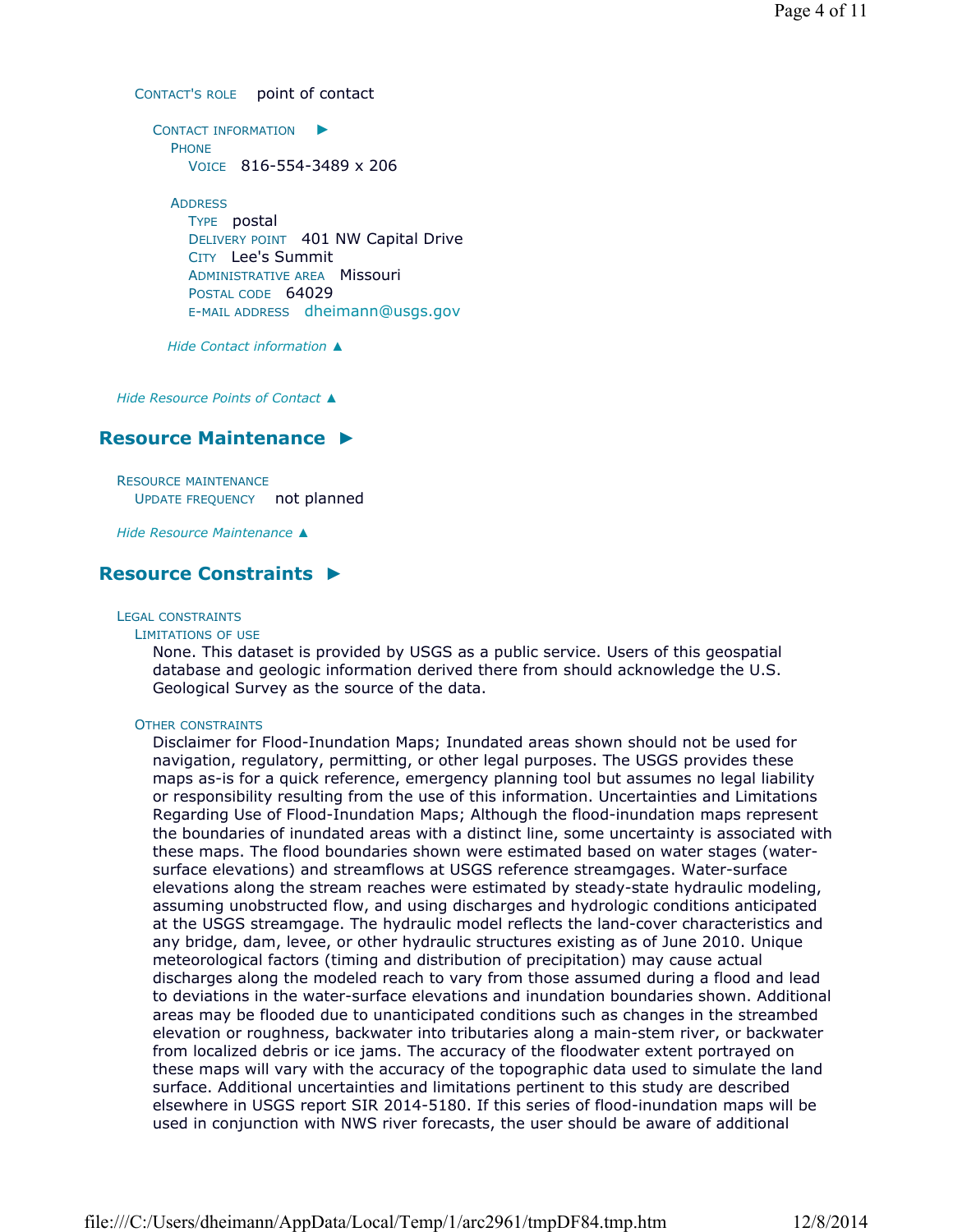uncertainties that may be inherent or factored into NWS forecast procedures. The NWS uses forecast models to estimate the quantity and timing of water flowing through selected stream reaches in the United States. These forecast models (1) estimate the amount of runoff generated by precipitation and snowmelt, (2) simulate the movement of floodwater as it proceeds downstream, and (3) predict the flow and stage (and watersurface elevation) for the stream at a given location (AHPS forecast point) throughout the forecast period (every 6 hours and 3 to 5 days out in many locations). For more information on AHPS forecasts, please see

http://water.weather.gov/ahps/pcpn\_and\_river\_forecasting.pdf.

#### **CONSTRAINTS**

#### LIMITATIONS OF USE

None. This dataset is provided by USGS as a public service. Users of this geospatial database and geologic information derived there from should acknowledge the U.S. Geological Survey as the source of the data.

*Hide Resource Constraints ▲*

# **Spatial Reference ►**

#### ARCGIS COORDINATE SYSTEM

- **\*** TYPE Projected
- **\*** GEOGRAPHIC COORDINATE REFERENCE GCS\_North\_American\_1983
- **\*** PROJECTION North\_American\_1983\_UTM\_Zone\_15N
- **\*** COORDINATE REFERENCE DETAILS
	- PROJECTED COORDINATE SYSTEM

```
X ORIGIN -16800800 
Y ORIGIN -32802000 
XY SCALE 137296494.95062786 
Z ORIGIN -100000 
Z SCALE 10000 
M ORIGIN -100000 
M SCALE 10000 
XY TOLERANCE 0.0032808333333333331 
Z TOLERANCE 0.001 
M TOLERANCE 0.001
HIGH PRECISION true
WELL-KNOWN TEXT PROJCS["North American 1983 UTM Zone 15N", GEOGCS
["GCS_North_American_1983",DATUM["D_North_American_1983",SPHEROID
["GRS_1980",6378137.0,298.257222101]],PRIMEM["Greenwich",0.0],UNIT
["Degree",0.0174532925199433]],PROJECTION["Transverse_Mercator"],PARAMETER
["false_easting",1640416.666666667],PARAMETER["false_northing",0.0],PARAMETER
["central_meridian",-93.0],PARAMETER["scale_factor",0.9996],PARAMETER
["latitude_of_origin",0.0],UNIT["Foot_US",0.3048006096012192]]
```
REFERENCE SYSTEM IDENTIFIER **\*** VALUE 0

*Hide Spatial Reference ▲*

# **Spatial Data Properties ►**

```
GEORECTIFIED GRID
►
 * NUMBER OF DIMENSIONS 2
```
AXIS DIMENSIONS PROPERTIES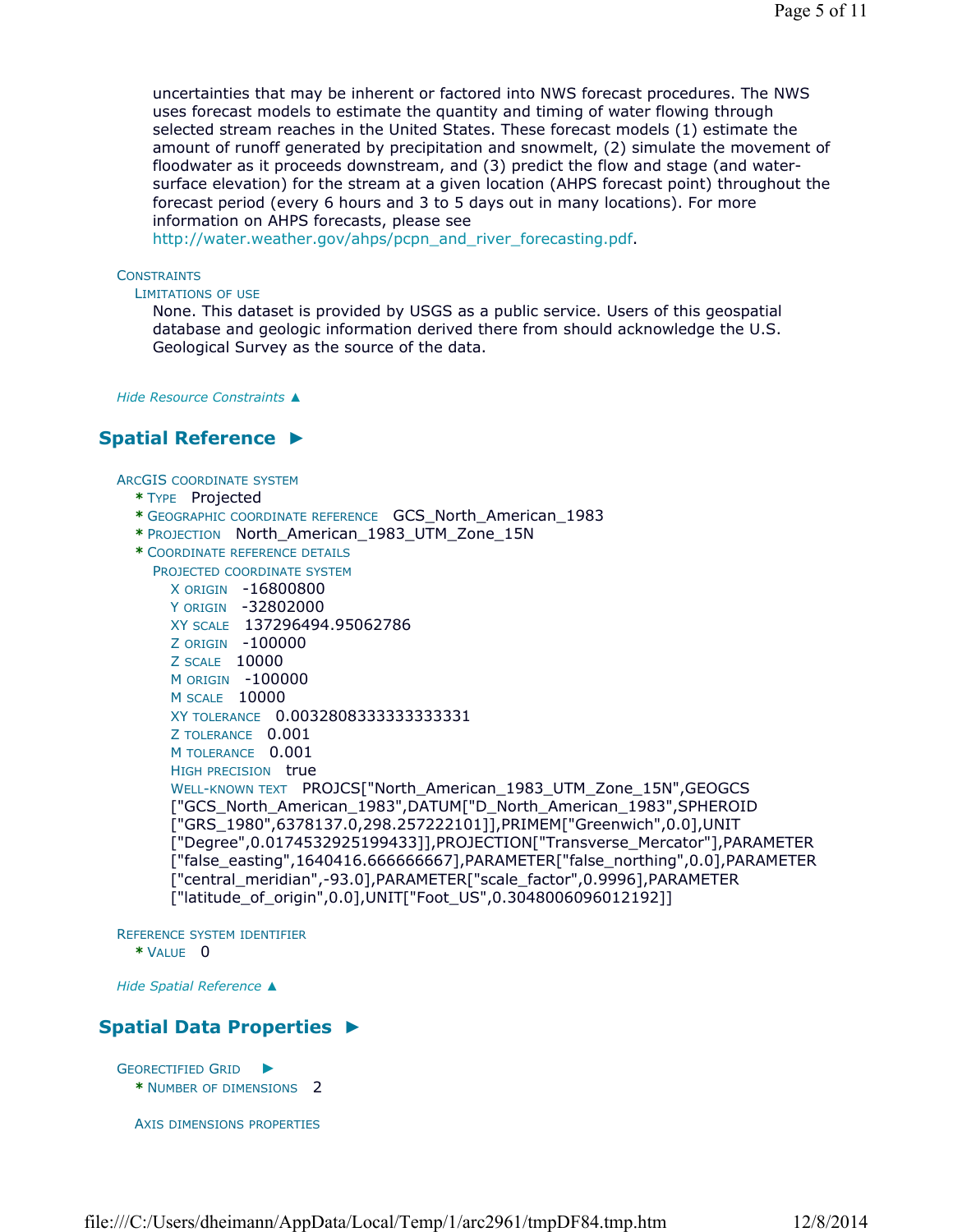```
DIMENSION TYPE row (y-axis) 
      * DIMENSION SIZE 1616 
      * RESOLUTION 3.000000 Foot_US
    AXIS DIMENSIONS PROPERTIES
      DIMENSION TYPE column (x-axis) 
      * DIMENSION SIZE 1140 
      * RESOLUTION 3.000000 Foot_US
    * CELL GEOMETRY area 
    * POINT IN PIXEL center
    * TRANSFORMATION PARAMETERS ARE AVAILABLE Yes
    * CHECK POINTS ARE AVAILABLE No
    CORNER POINTS
      * POINT 1205867.981647 14175240.256153 
      * POINT 1205867.981647 14180088.256153 
      * POINT 1209287.981647 14180088.256153 
      * POINT 1209287.981647 14175240.256153
    * CENTER POINT 1207577.981647 14177664.256153
   Hide Georectified Grid ▲
  ARCGIS RASTER PROPERTIES
    GENERAL INFORMATION
      * PIXEL DEPTH 32 
      * COMPRESSION TYPE None 
      * NUMBER OF BANDS 1 
      * RASTER FORMAT FLT 
      * SOURCE TYPE continuous 
      * PIXEL TYPE floating point 
      * NO DATA VALUE -9999 
      * HAS COLORMAP No 
      * HAS PYRAMIDS No
   Hide ArcGIS Raster Properties ▲
 Hide Spatial Data Properties ▲
Spatial Data Content 
►
 IMAGE DESCRIPTION
    * TYPE OF INFORMATION image
```
BAND INFORMATION

- **\*** DESCRIPTION Band\_1
- **\*** NUMBER OF BITS PER VALUE 32

*Hide Spatial Data Content ▲*

# **Data Quality ►**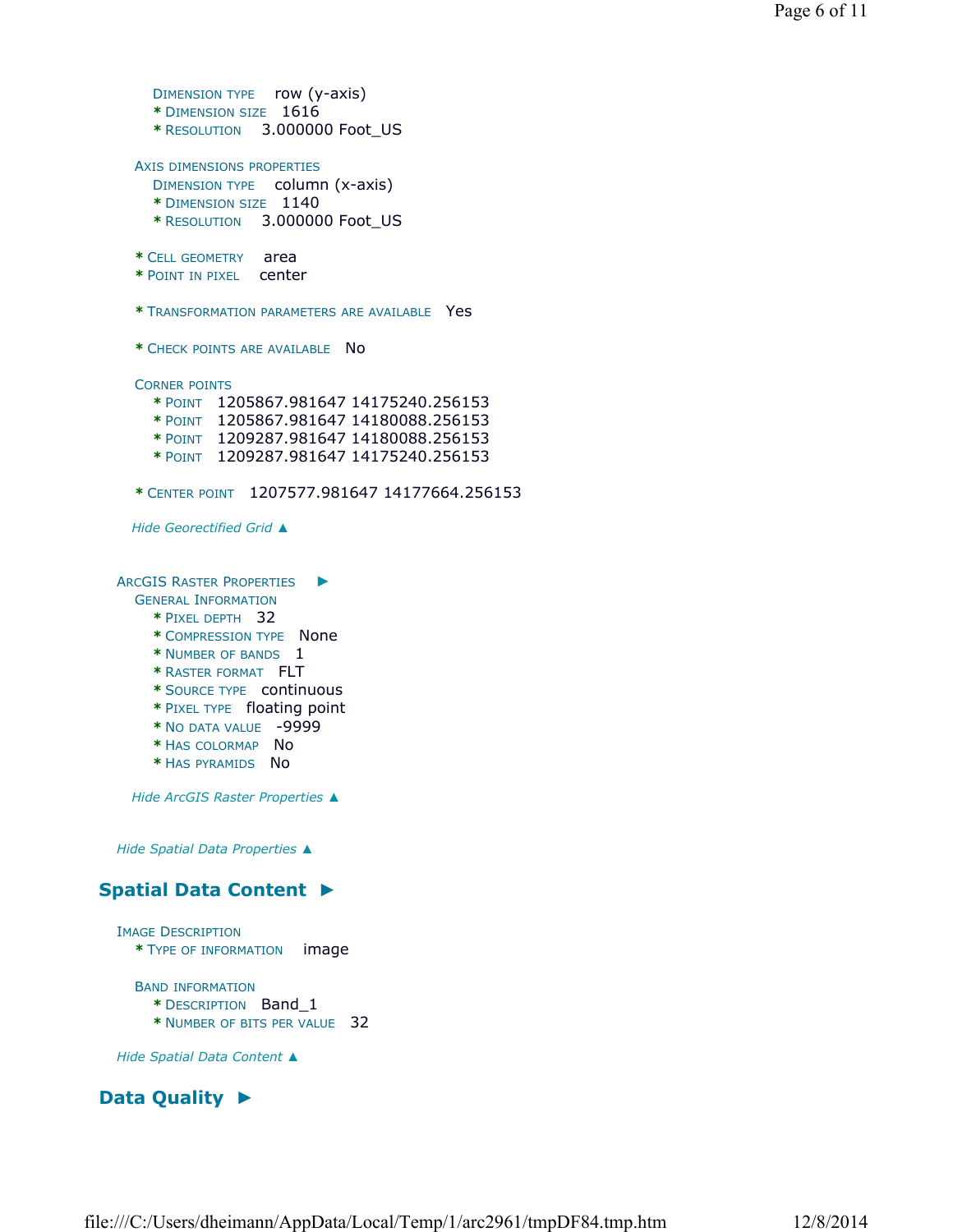SCOPE OF QUALITY INFORMATION RESOURCE LEVEL attribute ►

*Hide Scope of quality information ▲*

DATA QUALITY REPORT - QUANTITATIVE ATTRIBUTE ACCURACY DIMENSION horizontal ►

MEASURE DESCRIPTION

Horizontal position accuracy is based on the accuracy of lidar data, survey data (accurate to the datum of the survey) and the accuracy of the one-dimensional or two-dimensional hydraulic model used to develop the water surface profiles.

*Hide Data quality report - Quantitative attribute accuracy ▲*

```
DATA QUALITY REPORT - QUANTITATIVE ATTRIBUTE ACCURACY ▶
  DIMENSION vertical
```
MEASURE DESCRIPTION

Vertical position accuracy is based on the accuracy of lidar data, survey data (accurate to the datum of the survey) and the accuracy of the one-dimensional or two-dimensional hydraulic model used to develop the water surface profiles.

*Hide Data quality report - Quantitative attribute accuracy ▲*

*Hide Data Quality ▲*

# **Lineage ►**

```
PROCESS STEP ▶
```
WHEN THE PROCESS OCCURRED 2014-11-26

**DESCRIPTION** 

This dataset was created to support the development of flood-inundation maps for a reach of the Blue River at Kansas City, Missouri.

```
PROCESS CONTACT
  INDIVIDUAL'S NAME David Heimann 
  ORGANIZATION'S NAME U.S. Geological Survey 
  CONTACT'S POSITION Hydrologist 
  CONTACT'S ROLE processor
```
CONTACT INFORMATION ► ADDRESS E-MAIL ADDRESS dheimann@usgs.gov

*Hide Contact information ▲*

*Hide Process step ▲*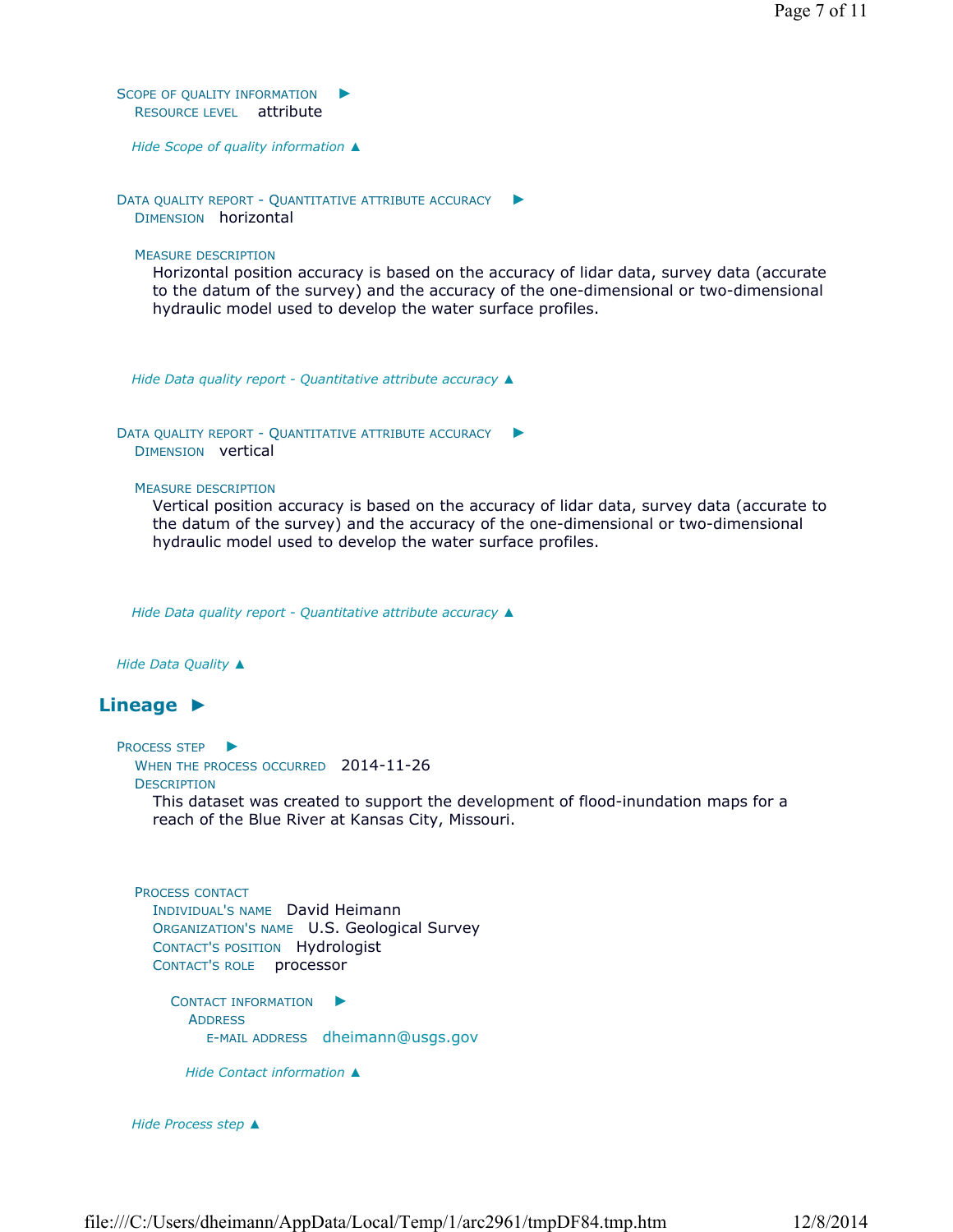#### SOURCE DATA ►

**DESCRIPTION** 

Heimann, D. C.,Weilert, T.E., Kelly, B.P., and Studley, S.E., 2014, Flood-inundation maps and Wetland Restoration Suitability Index for the Blue River and selected tributaries, Kansas City, Missouri, and vicinity, 2012: U.S. Geological Survey Scientific Investigations Report 2014-5180, xx p. Online\_Linkage: http://pubs.er.usgs.gov/publication/sir20145180

SOURCE MEDIUM NAME online link *Hide Source data ▲*

*Hide Lineage ▲*

# **Distribution ►**

DISTRIBUTOR ► CONTACT INFORMATION ORGANIZATION'S NAME U.S. Geological Survey CONTACT'S ROLE distributor

> CONTACT INFORMATION ► PHONE VOICE 1-888-ASK-USGS

ADDRESS

TYPE physical DELIVERY POINT USGS Information Services Box 25286 CITY Denver ADMINISTRATIVE AREA Colorado POSTAL CODE 80225

*Hide Contact information ▲*

*Hide Distributor ▲*

DISTRIBUTION FORMAT **\*** NAME Raster Dataset

*Hide Distribution ▲*

# **Fields ►**

```
DETAILS FOR OBJECT Colorado 
►
  * TYPE Feature Class 
  * ROW COUNT 25
  FIELD FID ▶
    * ALIAS FID 
    * DATA TYPE OID 
    * WIDTH 4 
    * PRECISION 0
```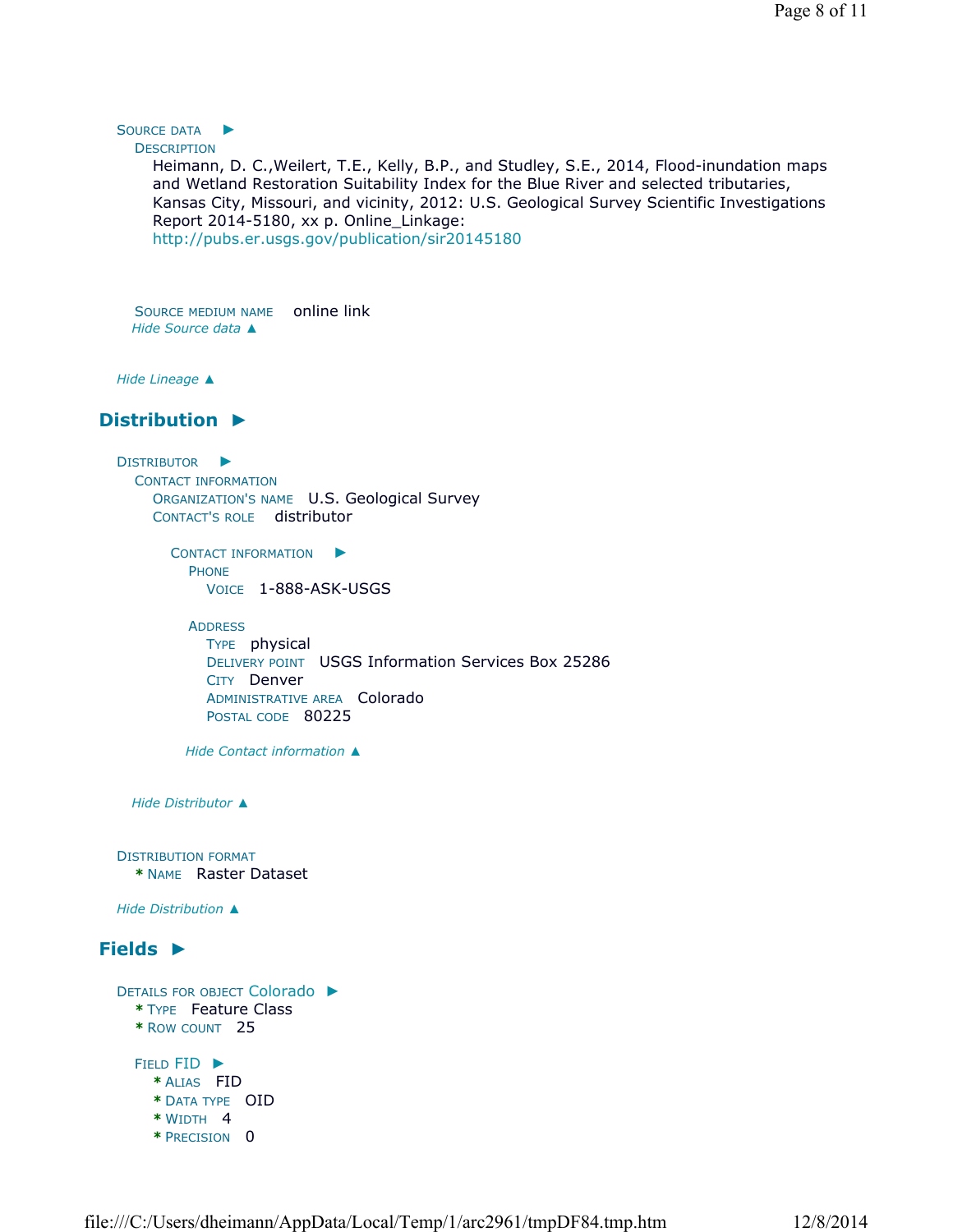```
* SCALE 0
```
**\*** FIELD DESCRIPTION

Internal feature number.

- **\*** DESCRIPTION SOURCE Esri
- **\*** DESCRIPTION OF VALUES

Sequential unique whole numbers that are automatically generated.

*Hide Field FID ▲*

FIELD Shape ▶

- **\*** ALIAS Shape
- **\*** DATA TYPE Geometry
- **\*** WIDTH 0
- **\*** PRECISION 0
- **\*** SCALE 0

**\*** FIELD DESCRIPTION Feature geometry.

- **\*** DESCRIPTION SOURCE ESRI
- **\*** DESCRIPTION OF VALUES Coordinates defining the features.

*Hide Field Shape ▲*

FIELD STAGE ► **\*** ALIAS Stage **\*** DATA TYPE Double **\*** WIDTH 19 **\*** PRECISION 0 **\*** SCALE 0 FIELD DESCRIPTION DESCRIPTION SOURCE *Hide Field STAGE ▲* FIELD ELEV ► **\*** ALIAS ELEV **\*** DATA TYPE Double **\*** WIDTH 19 **\*** PRECISION 0 **\*** SCALE 0 FIELD DESCRIPTION USGS river stage associated with the inundation area, in feet. USGS streamgage

NAVD88 water-surface elevation that correlates with the USGS river stage, in feet.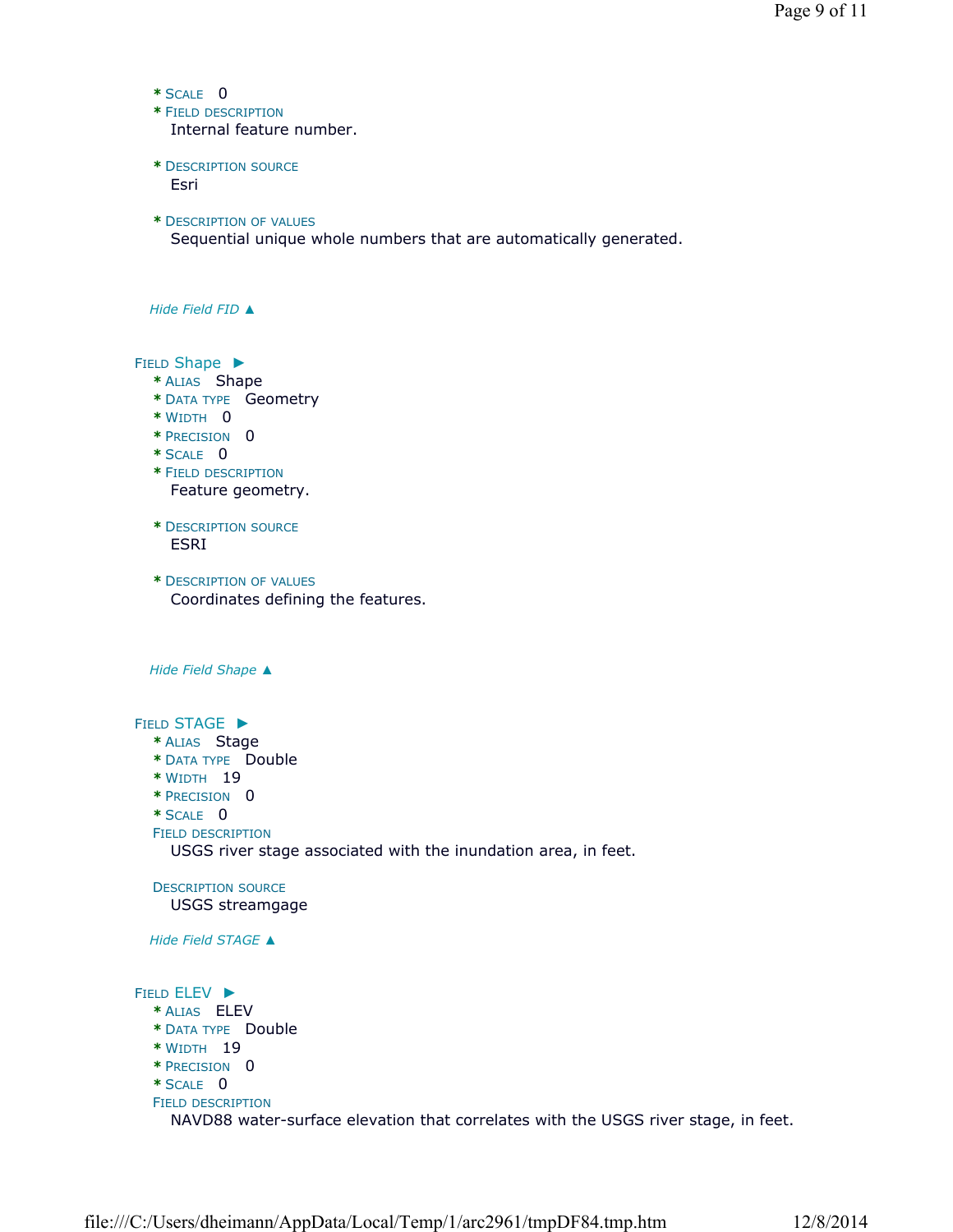DESCRIPTION SOURCE USGS streamgage datum

*Hide Field ELEV ▲*

FIELD USGSID ► **\*** ALIAS USGSID **\*** DATA TYPE String **\*** WIDTH 20 **\*** PRECISION 0 **\*** SCALE 0 FIELD DESCRIPTION DESCRIPTION SOURCE *Hide Field USGSID ▲* FIELD GRIDID ► **\*** ALIAS GRIDID **\*** DATA TYPE SmallInteger **\*** WIDTH 4 **\*** PRECISION 4 **\*** SCALE 0 FIELD DESCRIPTION DESCRIPTION SOURCE *Hide Field GRIDID ▲ Hide Details for object Colorado ▲ Hide Fields ▲* **Metadata Details ►** METADATA LANGUAGE English (UNITED STATES) METADATA CHARACTER SET utf8 - 8 bit UCS Transfer Format SCOPE OF THE DATA DESCRIBED BY THE METADATA dataset SCOPE NAME **\*** dataset USGS station ID number USGS streamgage sequential number with GRID 1 corresponding to first stage , GRID 2 to second stage, etc USGS

**\*** LAST UPDATE 2014-12-08

ARCGIS METADATA PROPERTIES METADATA FORMAT ArcGIS 1.0 METADATA STYLE FGDC CSDGM Metadata STANDARD OR PROFILE USED TO EDIT METADATA FGDC

CREATED IN ARCGIS FOR THE ITEM 2014-11-22 10:26:33